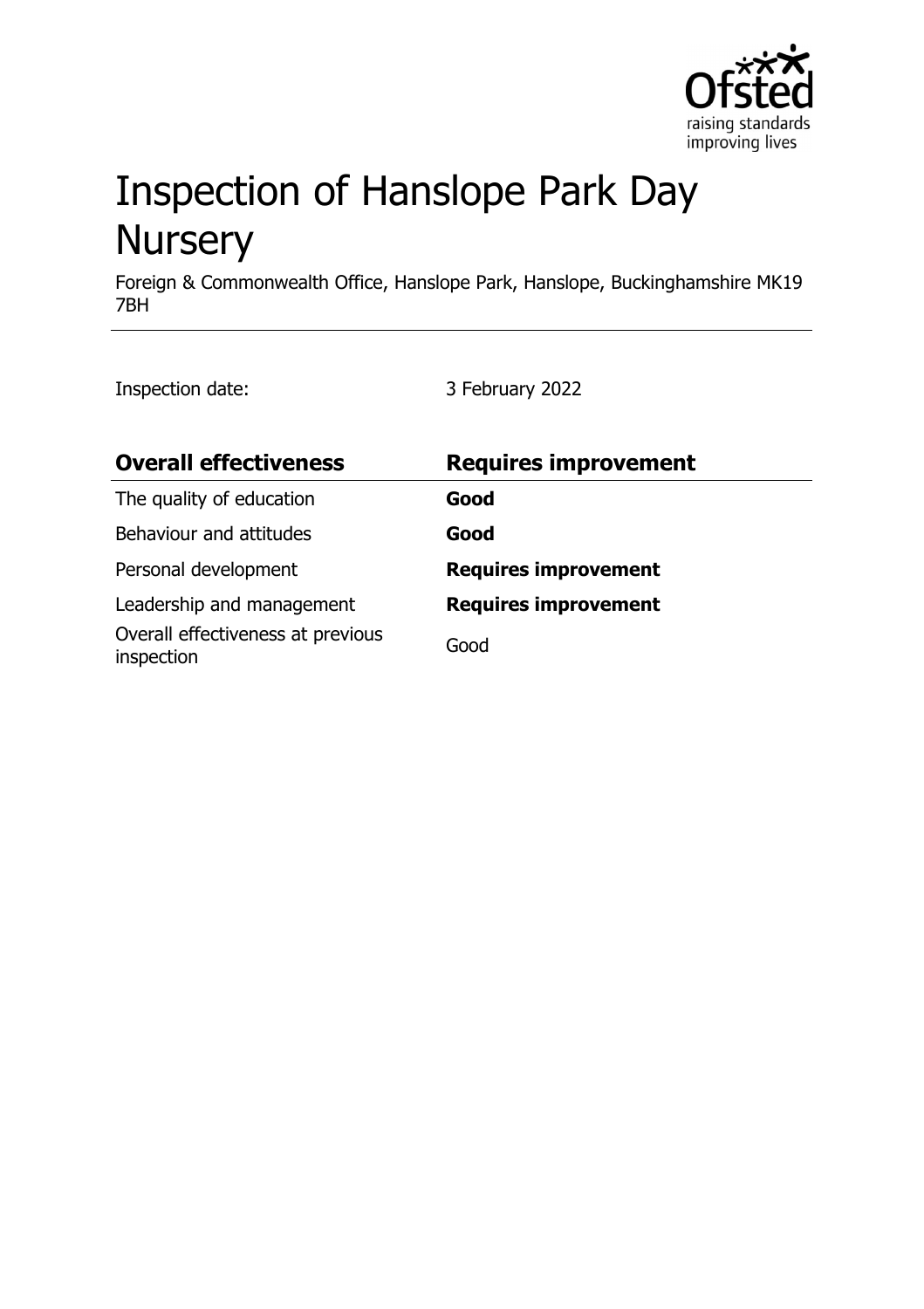

# **What is it like to attend this early years setting?**

#### **The provision requires improvement**

Children are happy, confident and sociable learners. Older children are keen to introduce themselves to visitors and talk about their activities and interests. For example, they eagerly share the stories that they read and talk about the characters in them. Children demonstrate good levels of concentration and play for extended periods. In their self-chosen play, young children carefully feed their 'baby', dress them and arrange their blankets in their cot for sleep time.

Children benefit from positive key-person relationships. Young children enjoy comfort and reassurance from staff, as they become familiar with their environment and new routines. This helps them to feel safe and secure.

Children behave well and follow well-established routines, such as washing their hands before meals and finding their own drinks bottle when they are thirsty. They consistently use good manners in their interactions with each other. Children learn how to communicate their thoughts and feelings. This helps them to empathise with others.

Children engage well during activities that staff organise to meet their interests. They enjoy a range of visits on site, including to the sensory garden and to the woods. These help them to learn about the wider world. Children develop a good range of skills, which prepare them for their next stages in learning.

## **What does the early years setting do well and what does it need to do better?**

- $\blacksquare$  The provider has not informed Ofsted of changes to those involved in the leadership and management of the nursery. He has not ensured that the necessary information has been submitted to complete suitability checks of volunteers who are now active committee members. However, the impact on children is minimised as they do not have unsupervised contact with children.
- $\blacksquare$  Managers use additional funding well to support children. For example, they purchase resources to help children find out about similarities and differences between themselves and others. This helps children to develop an understanding of how they are unique.
- Overall, staff share a common understanding of what they want children to learn. For example, they describe how painting activities can help children to develop their hand muscles in preparation for their later writing. However, at times, during their interactions with children, staff do not focus on the skills and knowledge that they want children to develop. This means that on occasion children are not challenged fully in their learning.
- Staff sensitively support children to manage their interactions with their friends. For instance, they recognise when children encounter problems in their play.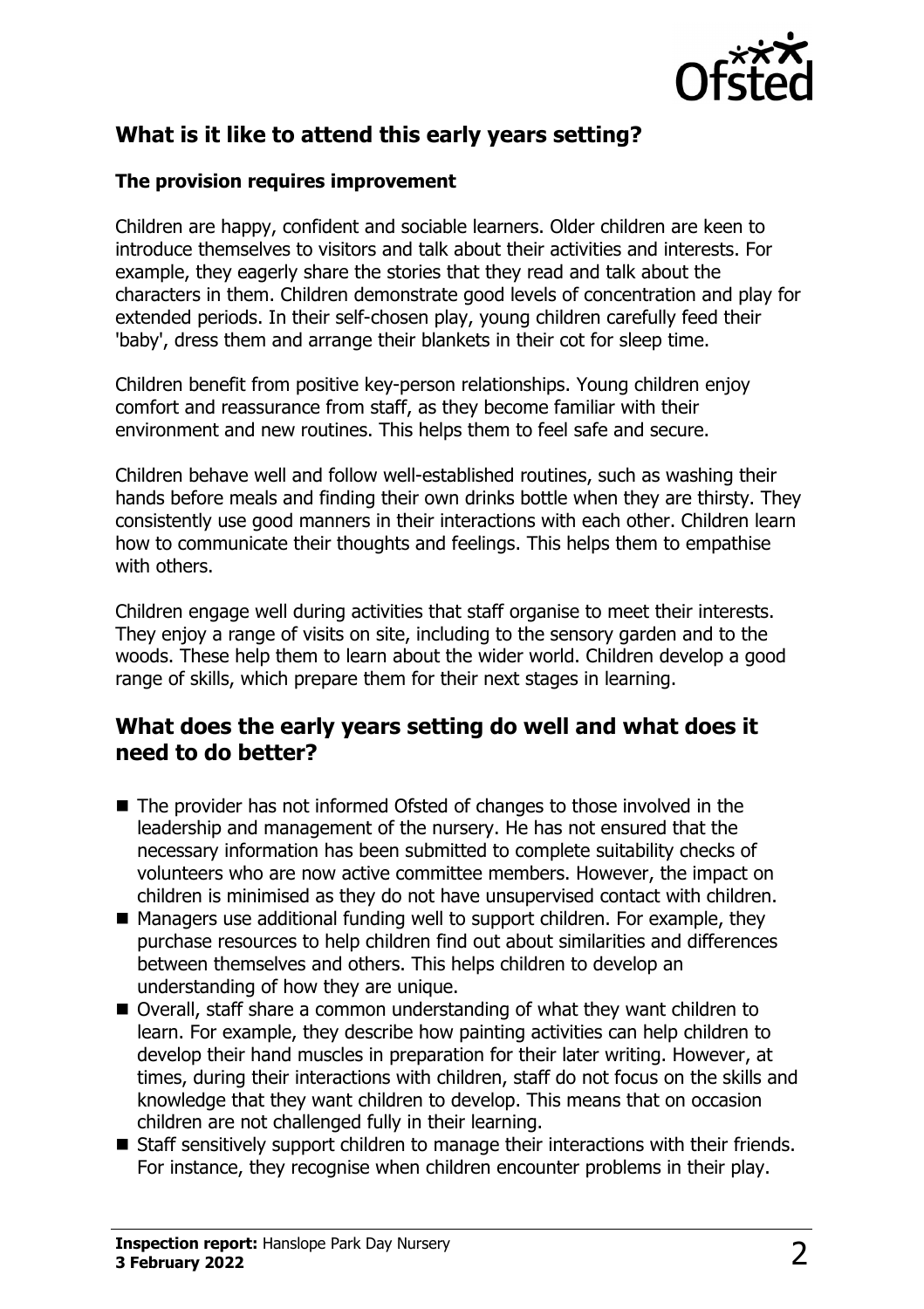

They demonstrate to them how to invite others to join their play. This helps children to develop the confidence to resolve these issues for themselves.

- $\blacksquare$  Children develop positive attitudes to their learning. They quickly become engrossed in their play with others. For instance, they practise using tools and equipment to mix, pour and scoop during their messy play. Children sit and enjoy listening to stories with their friends. They concentrate well and answer questions about how the characters in the stories are feeling.
- $\blacksquare$  Staff develop positive partnerships with parents. For example, they involve parents in regular reviews of children's progress and seek their views to help them plan meaningful learning opportunities. Staff seek information about children's care and routines at home. This helps them to make plans to accommodate children's feeding needs when attending nursery. This is particularly successful for younger babies.
- $\blacksquare$  Staff report that they feel well supported by managers. For example, they have opportunities within the working day to complete training. They particularly report on the positive impact of training about how to interact with babies. Staff respond to babies' gestures and non-verbal communication well. For instance, they take them to toys that they point to and follow their lead as they crawl to items of interest, such as the see-saw.

## **Safeguarding**

The arrangements for safeguarding are effective.

Managers implement robust procedures to keep their staff and children safe. For example, they practise fire evacuation and emergency procedures routinely on a weekly basis. They complete daily risk assessments and annual risk assessments to ensure that the premises are safe and suitable for children. Managers ensure that staff maintain a good safeguarding knowledge. For example, they keep their knowledge up to date through training and development activities. Staff has a consistently good understanding of how to respond to concerns about children. They are familiar with whistle-blowing procedures should they need to refer any potential concern about staff practice.

## **What does the setting need to do to improve?**

#### **To meet the requirements of the early years foundation stage and Childcare Register the provider must:**

|                                                                                                                                     | Due date   |
|-------------------------------------------------------------------------------------------------------------------------------------|------------|
| provide Ofsted with the necessary<br>information to enable suitability checks<br>to be carried out for members of the<br>committee. | 03/03/2022 |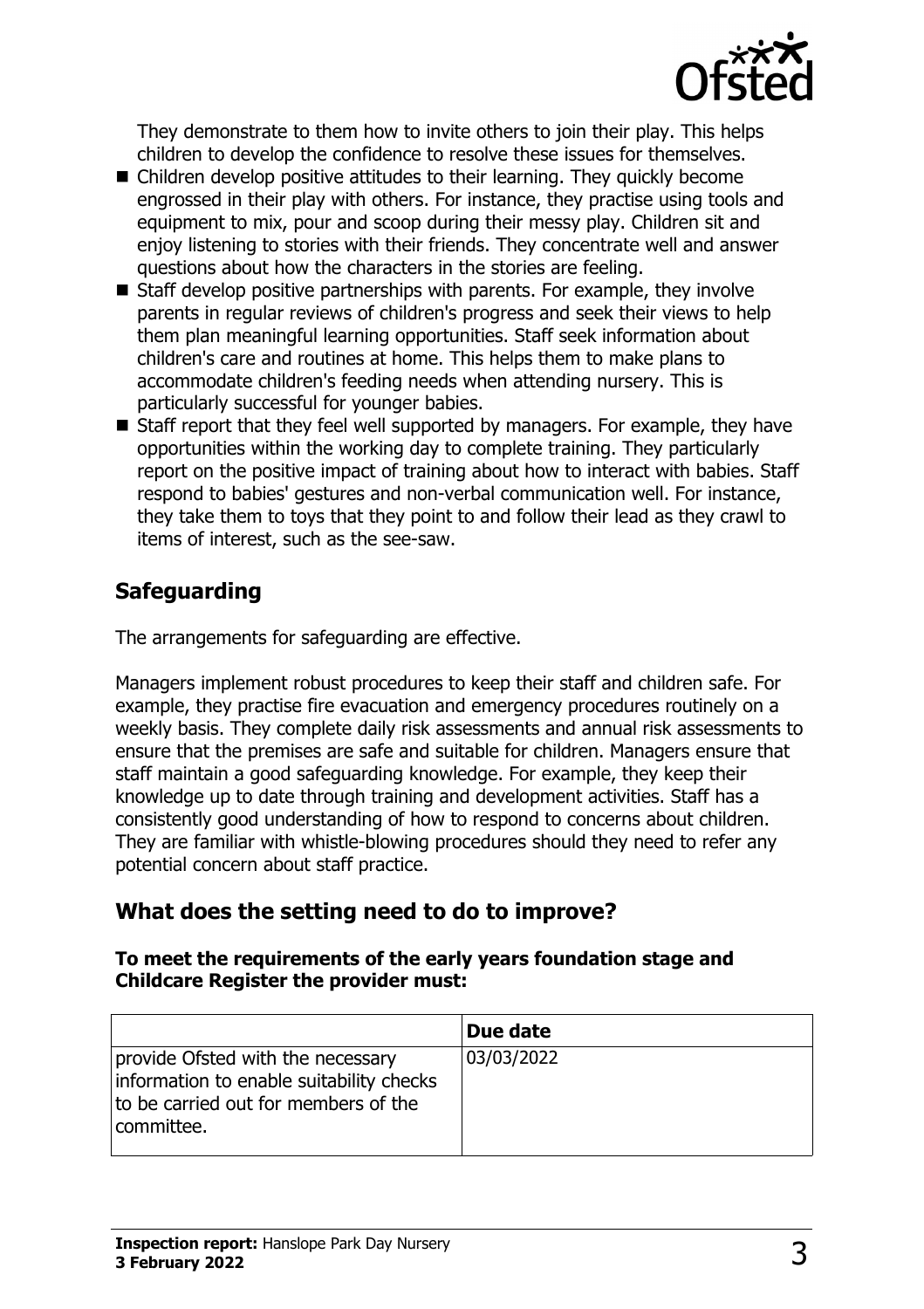

#### **To further improve the quality of the early years provision, the provider should:**

 $\blacksquare$  strengthen staff practice and precisely focus curriculum delivery on the knowledge and skills children need to learn so that they are fully challenged in their learning.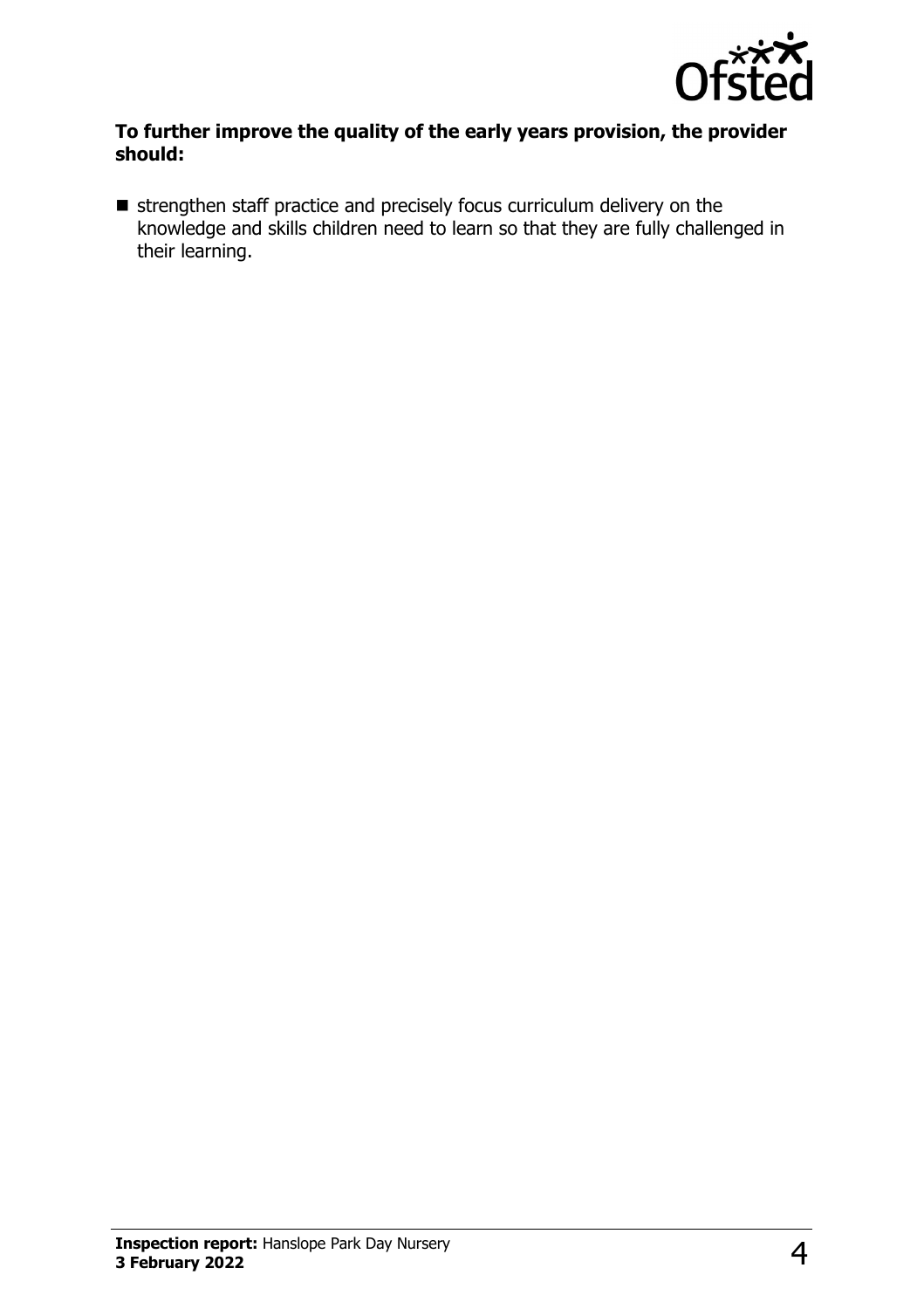

| <b>Setting details</b>                              |                                                                                      |
|-----------------------------------------------------|--------------------------------------------------------------------------------------|
| Unique reference number                             | EY278067                                                                             |
| <b>Local authority</b>                              | Milton Keynes                                                                        |
| <b>Inspection number</b>                            | 10209755                                                                             |
| <b>Type of provision</b>                            | Childcare on non-domestic premises                                                   |
| <b>Registers</b>                                    | Early Years Register, Compulsory Childcare<br>Register, Voluntary Childcare Register |
| Day care type                                       | Full day care                                                                        |
| Age range of children at time of<br>inspection      | $0$ to 4                                                                             |
| <b>Total number of places</b>                       | 57                                                                                   |
| Number of children on roll                          | 58                                                                                   |
| Name of registered person                           | Foreign and Commonwealth Office<br>Committee                                         |
| <b>Registered person unique</b><br>reference number | RP522847                                                                             |
| <b>Telephone number</b>                             | 01908 515794                                                                         |
| Date of previous inspection                         | 28 November 2016                                                                     |

## **Information about this early years setting**

Hanslope Park Day Nursery registered in 2004. It operates within the grounds of Hanslope Park in Milton Keynes, Buckinghamshire. The nursery serves staff working for the Foreign, Commonwealth and Development Office. The nursery is open from 8am to 5.30pm from Monday to Thursday, and from 8am to 5pm on Friday. The nursery receives funding for the provision of free early education for children aged three and four years. The nursery employs 18 staff. Of these, 15 work with children and 13 staff hold qualifications between level 2 and level 5.

## **Information about this inspection**

**Inspector** Lisa Dailey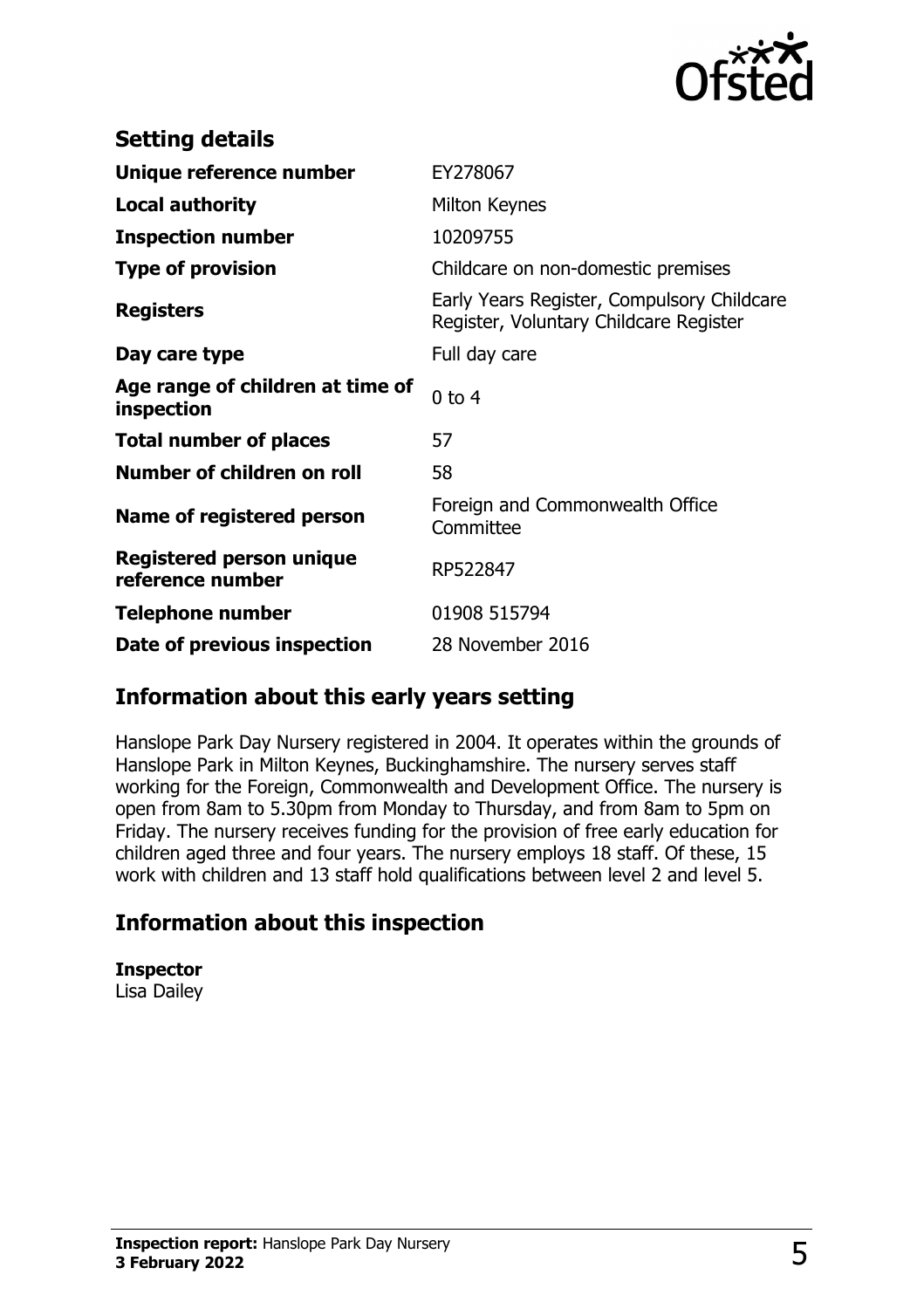

### **Inspection activities**

- $\blacksquare$  This was the first routine inspection the provider received since the COVID-19 pandemic began. The inspector discussed the impact of the pandemic with the provider and has taken that into account in their evaluation of the provider.
- $\blacksquare$  The manager led the inspector on a tour of all areas of the premises used by children. She explained the intentions behind the organisation of space and the planned educational programmes.
- $\blacksquare$  The inspector observed the quality of teaching indoors and outdoors with managers and assessed the impact on children's learning.
- $\blacksquare$  The inspector spoke to the provider and discussed procedures to check the suitability of committee members.
- $\blacksquare$  The inspector spoke to staff about the curriculum and their intentions for children's learning.
- $\blacksquare$  The inspector spoke to parents on the day of the inspection and considered their views.

We carried out this inspection under sections 49 and 50 of the Childcare Act 2006 on the quality and standards of provision that is registered on the Early Years Register. The registered person must ensure that this provision complies with the statutory framework for children's learning, development and care, known as the early years foundation stage.

If you are not happy with the inspection or the report, you can [complain to Ofsted](http://www.gov.uk/complain-ofsted-report).